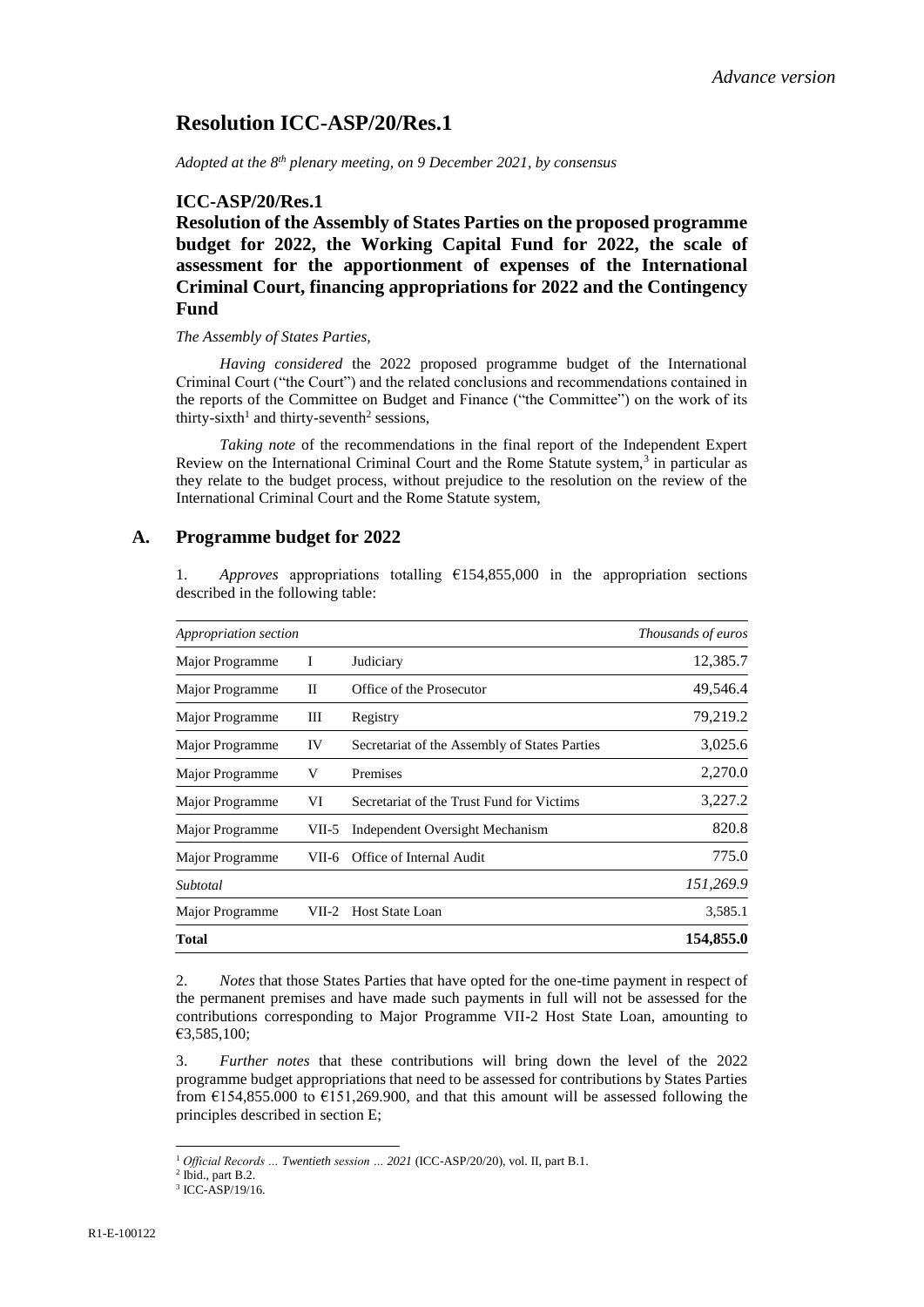|              |    | Office<br>of the<br>Judiciary Prosecutor Registry |     | Secretariat, |                | Assembly Secretariat, Independent Office of<br>of States Trust Fund Oversight<br>Parties for Victims Mechanism | <i>Internal</i><br>Audit | Total |
|--------------|----|---------------------------------------------------|-----|--------------|----------------|----------------------------------------------------------------------------------------------------------------|--------------------------|-------|
| <b>USG</b>   |    | 1                                                 |     |              |                |                                                                                                                |                          | 1     |
| ASG          |    | 2                                                 | 1   |              |                |                                                                                                                |                          | 3     |
| $D-2$        |    |                                                   |     |              |                |                                                                                                                |                          |       |
| $D-1$        |    | 3                                                 | 3   | 1            | 1              |                                                                                                                | 1                        | 9     |
| $P-5$        | 3  | 18                                                | 22  | 1            |                | 1                                                                                                              |                          | 45    |
| $P-4$        | 3  | 37                                                | 44  | 1            | $\overline{4}$ | 1                                                                                                              | 1                        | 91    |
| $P-3$        | 21 | 78                                                | 85  | 1            | 2              |                                                                                                                | 1                        | 188   |
| $P-2$        | 12 | 79                                                | 90  | 1            | $\overline{2}$ | 1                                                                                                              |                          | 185   |
| $P-1$        |    | 24                                                | 5   |              |                |                                                                                                                |                          | 29    |
| Subtotal     | 39 | 242                                               | 250 | 5            | 9              | $\mathfrak{Z}$                                                                                                 | $\mathfrak{Z}$           | 551   |
| GS-PL        | 1  | 1                                                 | 15  | 2            |                |                                                                                                                |                          | 19    |
| GS-OL        | 11 | 79                                                | 309 | 3            | $\overline{2}$ | 1                                                                                                              | 1                        | 406   |
| Subtotal     | 12 | 80                                                | 324 | 5            | 2              | $\mathcal{I}$                                                                                                  | 1                        | 425   |
| <b>Total</b> | 51 | 322                                               | 574 | 10           | 11             | 4                                                                                                              | $\overline{\mathbf{4}}$  | 976   |

4. *Further approves* the following staffing tables for each of the above appropriation sections:

# **B. Working Capital Fund for 2022**

#### *The Assembly of States Parties,*

*Recalling* that the Working Capital Fund was established to ensure that the Court be able to meet short-term liquidity problems pending receipt of assessed contributions,<sup>4</sup>

*Noting* the recommendation of the Committee at its twenty-seventh session to reinstate the Working Capital Fund to represent approximately one month's expenditure of the Court's 2016 approved budget ( $\epsilon$ 11.6 million),<sup>5</sup>

*Further noting* that the Committee recommended a consideration of a multi-year funding timetable,<sup>6</sup>

1. *Notes* that the Working Capital Fund for 2021 was established in the amount of  $E11.6$ million;

2. *Further notes that the current level of the Working Capital Fund is*  $£11.5$  million;

3. *Resolves* that the Working Capital Fund for 2022 shall be established in the amount of €11.6 million, and *authorizes* the Registrar to make advances from the Fund in accordance with the relevant provisions of the Financial Regulations and Rules of the Court;

4. *Takes note* of the recommendation of the Committee<sup>7</sup> at its thirty-second session that the Working Capital Fund be maintained at one month of the Court's expenditure, therefore recommending an increase of the notional level to €12.3 million, *notes* that the Committee recommended at its thirty-fifth session, in light of the liquidity risk faced by the Court, that the Bureau and the Assembly keep the level of the Working Capital Fund under review, and *further notes* that States Parties will continue to consider this important and urgent matter in The Hague Working Group facilitation on the budget; and

<sup>4</sup> Financial Regulations and Rules 6.2.

<sup>5</sup> *Official Records … Fifteenth session … 2016* (ICC-ASP/15/20), vol. II, part B.2, para. 144.

<sup>6</sup> Ibid., para. 148.

<sup>7</sup> *Official Records … Eighteenth session … 2019* (ICC-ASP/18/20), vol. II, part B.1, para. 66**.**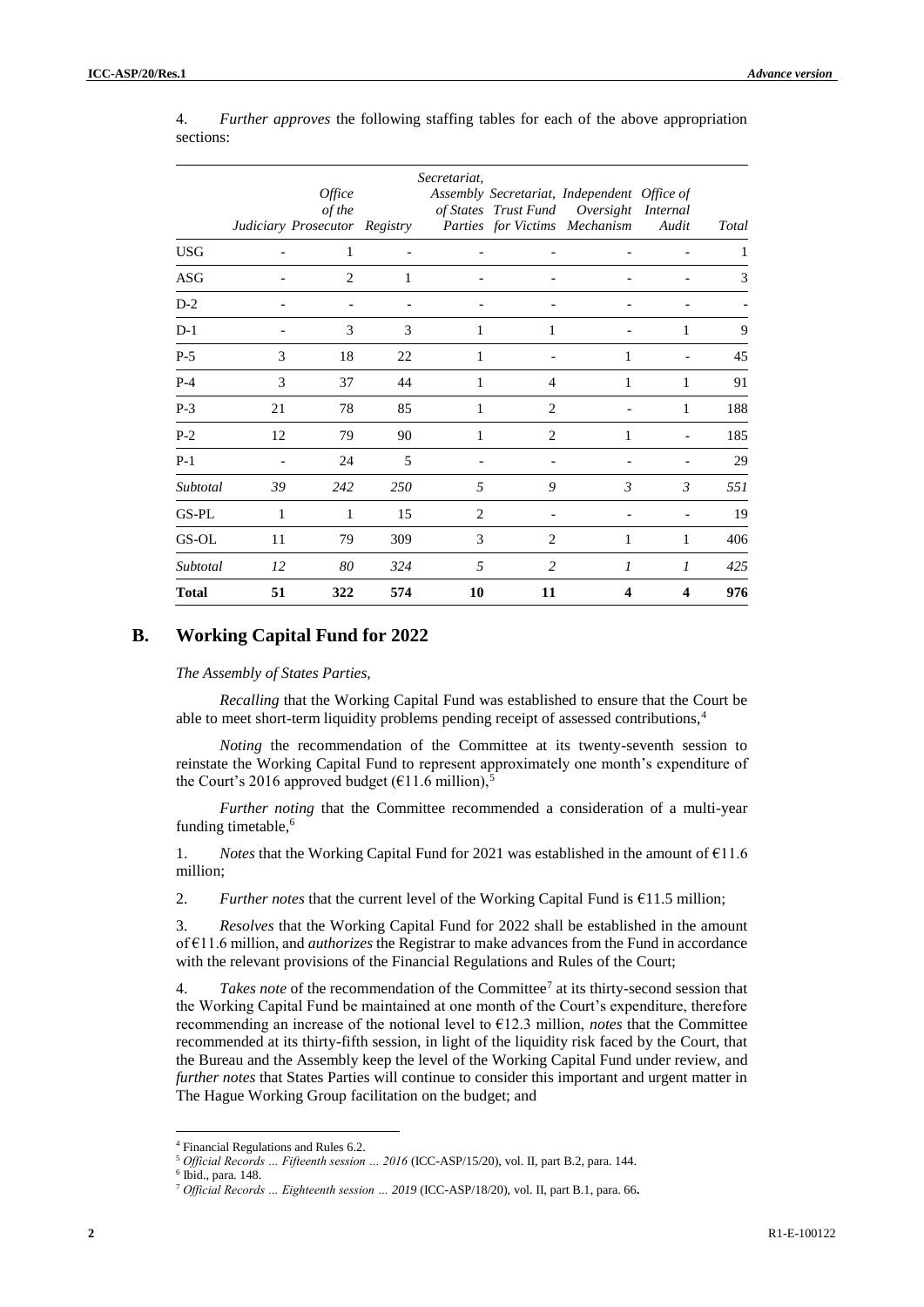5. *Decides* that the Court may only use the surplus funds and funds received from the payment of outstanding contributions to reach the established level of the Working Capital Fund.

#### **C. Outstanding contributions**

*The Assembly of States Parties,*

Welcoming the report of the Independent Expert Review,<sup>8</sup> as well as the report of the Bureau on the arrears of States Parties,<sup>9</sup> and in particular the conclusions and recommendations contained in that report,<sup>10</sup>

*Recalling* paragraphs 42, 43 and 44 of resolution ICC-ASP/4/Res.4,

1. *Notes with serious concern* the state of arrears and the liquidity issues facing the Court, and the associated operational risk, *underlines* the importance of endowing the Court with the necessary financial resources and the relevant provisions of resolution ICC-ASP/4/Res.4 concerning timely payments of assessed contributions and arrears, *urges* all States Parties to pay their assessed contributions in full and on time in accordance with the Financial Regulations and Rules of the Court, and *decides* to keep the issue under review and continue to consider the relevant recommendations of the report of the Independent Expert Review, the Committee, the External Auditor and other bodies; and

2. *Welcomes* the Court's development of guidelines,<sup>11</sup> consistent with existing rules and regulations, for States Parties which are in arrears and subject to the provisions of article 112, paragraph 8 of the Rome Statute, and which face significant economic hardship, to enter into voluntary and sustainable payment plans, *strongly encourages* States Parties in arrears and subject to the provisions of article 112, paragraph 8, to work voluntarily, in coordination with the Court, to develop such payment plans, and *further requests* the Court to keep States Parties informed of any such payment plans and their implementation through The Hague Working Group facilitation on the budget, including via the monthly financial reports provided to States Parties.

#### **D. Contingency Fund**

#### *The Assembly of States Parties,*

*Recalling* its resolutions ICC-ASP/3/Res.4 establishing the Contingency Fund in the amount of  $\text{\e}10,000,000$  and ICC-ASP/7/Res.4 requesting the Bureau to consider options for replenishing both the Contingency Fund and the Working Capital Fund,

*Recalling further* that the Contingency Fund was established to ensure that the Court can meet: a) costs associated with an unforeseen situation following a decision by the Prosecutor to open an investigation; b) unavoidable expenses for developments in existing situations that could not be accurately estimated at the time of the adoption of the budget; and c) costs associated with an unforeseen meeting of the Assembly, $12$ 

*Taking note* of the advice of the Committee in the reports on the work of its eleventh, thirteenth, nineteenth and twenty-first sessions,

*Recalling* that the Assembly, at its sixteenth session, decided that, should the Contingency Fund fall below  $65.8$  million by its seventeenth session, the Assembly would assess the need for its replenishment, bearing in mind the report of the Committee on Budget and Finance, $^{13}$  and regulation 6.6 of the Financial Regulations and Rules,

1. *Notes* that the current level of the Contingency Fund is  $E$ 5.2 million;

<sup>8</sup> ICC-ASP/19/16, recommendation 140.

<sup>9</sup> ICC-ASP/20/27.

<sup>10</sup> Ibid., paras. 16 to 17 .

 $11$  ICC-ASP/18/6.

<sup>&</sup>lt;sup>12</sup> Financial Regulations and Rules 6.6.

<sup>&</sup>lt;sup>13</sup> Official Records ... Seventeenth session ... 2018 (ICC-ASP/17/20), vol. II, part B.2.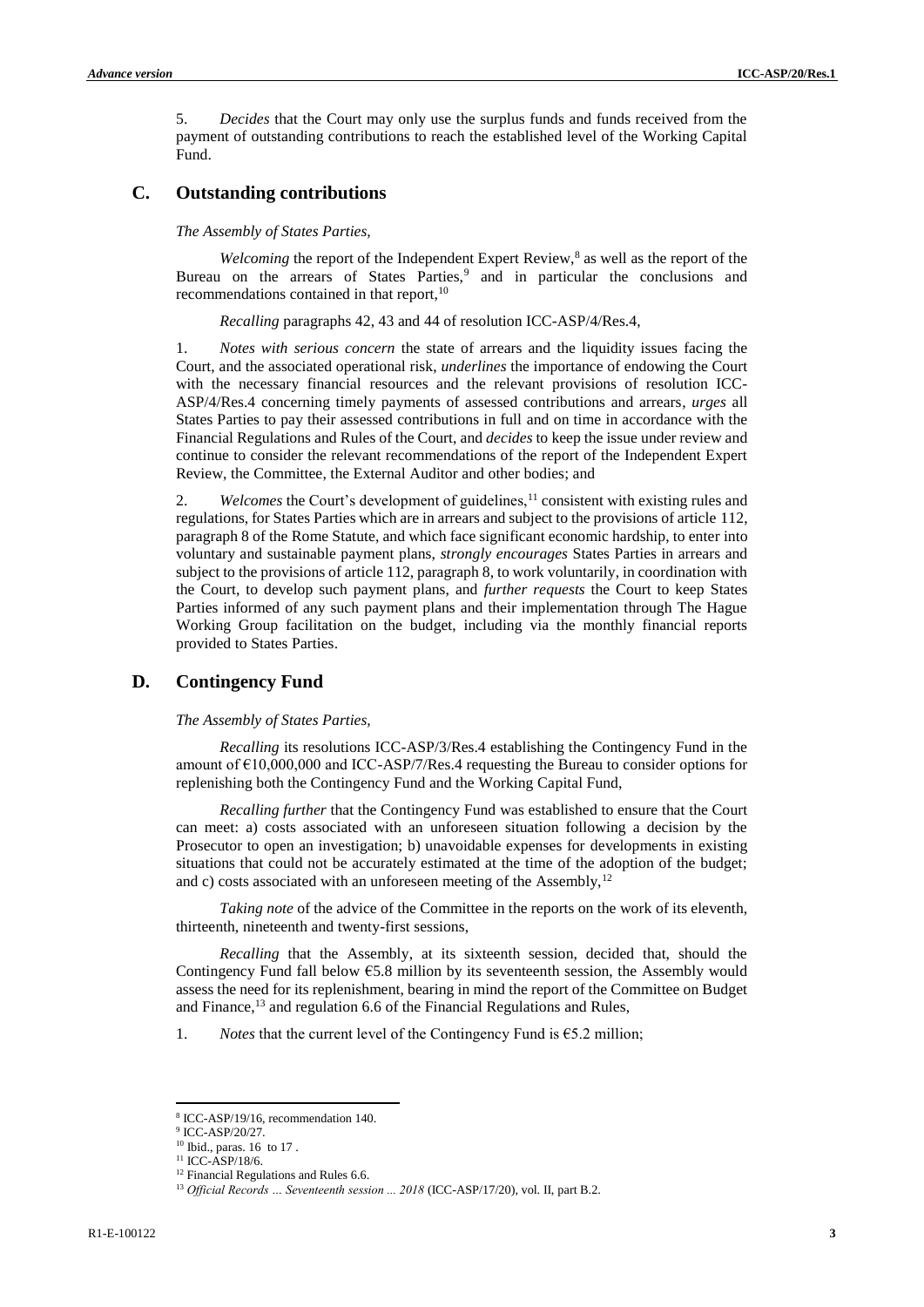2. *Decides* to maintain the Contingency Fund at the notional level of  $\epsilon$ 7.0 million for 2022; and

3. *Requests* the Bureau to keep the  $\epsilon$ 7.0 million threshold under review in light of further experience on the functioning of the Contingency Fund.

#### **E. Scale of assessment for the apportionment of expenses of the Court**

*The Assembly of States Parties,*

1. *Decides* that for 2022, the contributions of States Parties should be provisionally assessed, based on the agreed scale of assessment published in the report of the United Nations Committee on Contributions, $14$  in the absence of the approved scale for 2022, and adjusted in accordance with the principles on which the scale is based;<sup>15</sup>

2. *Further decides* that the final assessments be based on the scale adopted by the United Nations General Assembly at its 76th session for its regular budget, applied for 2022, and adjusted in accordance with the principles on which that scale is based; and

3. *Notes* that, in addition, any maximum assessment rate for the largest contributors and for the least developed countries applicable for the United Nations regular budget will apply to the Court's scale of assessment.

### **F. Financing of appropriations for 2022**

#### *The Assembly of States Parties,*

1. *Notes* that the payments corresponding to Major Programme VII-2 Host State Loan will reduce the level of the budget appropriations to be assessed for contributions by States Parties to  $£151,269.900$ ; and

2. *Resolves* that, for 2022, assessed contributions for the budget amounting to  $E$ 151,269.900 of the budget appropriations approved by the Assembly under section A, paragraph 1 of the present resolution, will be financed in accordance with regulations 5.1 and 5.2 of the Financial Regulations and Rules of the Court.

### **G. Premises of the Court**

*The Assembly of States Parties,*

*Noting* the recommendations of the Committee on Budget and Finance regarding maintenance and capital replacement for the premises of the Court,<sup>16</sup>

1. *Approves* capital replacement for the premises of the Court at the level of €331.6 thousand in 2022, while underlining the need to see maintenance and capital replacement in conjunction;

2. *Reiterates* the need for the capital replacement to be fully justified and limited only to those elements which are absolutely necessary, and *requests* the Court to continue to ensure that all measures are taken to achieve savings and efficiencies, including using alternatives to capital replacement whenever possible;

3. *Notes* that any capital replacement needs arising in the foreseeable future should be financed within the scope of the regular budget process;

4. *Welcomes* the Committee's review of estimates for capital replacement, as well as financial and administrative mechanisms including possible alternatives to current contractual arrangements, at its thirty-sixth and thirty-seventh sessions,<sup>17</sup> and *invites* the

 $14$  A/76/11.

<sup>&</sup>lt;sup>15</sup> Rome Statute of the International Criminal Court, article 117.

<sup>16</sup> *Official Records … Twentieth session … 2021* (ICC-ASP/20/20), vol. II, part B.2, paras. 139 to 147.

<sup>17</sup> Ibid, para.141.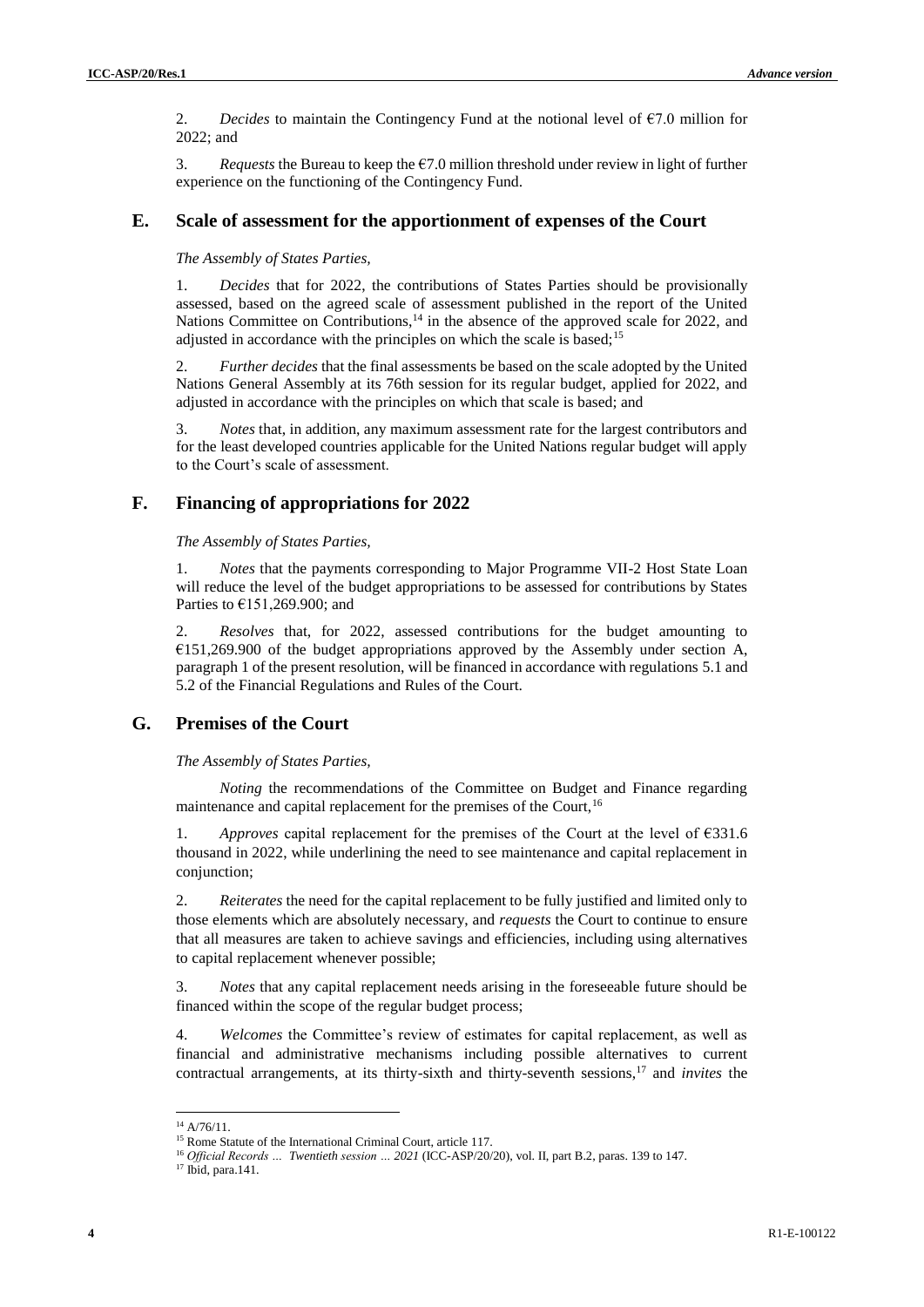Committee to continue to undertake a detailed analysis and evaluation of the proposed budget taking into account the need for prioritization;

5. *Recalls* the recommendations of the Committee<sup>18</sup> regarding a mechanism for *pro bono* expert advice from States Parties in the planning and implementation of capital replacement, and *invites* States Parties to put forward further suggestions in this regard;

6. *Welcomes* Mr. Michael Rotter (Austria) as a pro bono expert and *invites* the Court to engage with him and benefit from his advice in its future work on capital replacement;

7. *Reaffirms* that the Bureau is entrusted with the mandate concerning the governance structure and total cost of ownership, via its Hague Working Group which has a facilitation on the budget, and *requests* that a report on the topic be submitted for consideration by the twenty-first session of the Assembly; and

8. *Welcomes* with appreciation the artwork donations to the premises of the Court made by a State Party in 2021.

### **H. Transfer of funds between major programmes under the 2021 approved programme budget**

*The Assembly of States Parties,*

*Recognizing* that under regulation 4.8 of the Financial Regulations and Rules no transfer between appropriation sections may be made without authorization by the Assembly,

1. *Decides* that, in line with established practice, the Court may transfer any remaining funds between major programmes at the conclusion of 2021 should costs for activities which were unforeseen or could not be accurately estimated be unable to be absorbed within one major programme, whilst a surplus exists in other major programmes, in order to ensure that appropriations for each major programme are exhausted prior to accessing the Contingency Fund.

# **I. Audit**

*The Assembly of States Parties,*

*Having regard* to the Charter of the Audit Committee, adopted at its fourteenth session,  $^{19}$  as amended,

*Further noting* the recommendations of the Committee on Budget and Finance concerning audit matters,<sup>20</sup>

*Taking note* of the findings and recommendations in the final report of the Independent Expert Review of the International Criminal Court and the Rome Statute system related to Internal and External Oversight Mechanisms,

1. *Welcomes* the reports of the Audit Committee on the work of its thirteenth and fourteenth sessions;

2. *Welcomes* the report of the External Auditor on the International Criminal Court governance oversight, <sup>21</sup> and *decides* to continue the consideration of the outcome of the evaluation in accordance with the resolution on the review of the International Criminal Court and the Rome Statute system<sup>22</sup>, with a view to further rationalizing and

<sup>18</sup> *Official Records … Nineteenth session … 2020* (ICC-ASP/19/20), vol. II, part B.2, para. 104 and *Official Records … Twentieth session … 2021* (ICC-ASP/20/20), vol. II, part B.2, para.146.

<sup>19</sup> *Official Records … Fourteenth session … 2015 (ICC-ASP/14/20),* vol. II, part B.3, annex IV.

<sup>20</sup> *Official Records … Twentieth session … 2020* (ICC-ASP/20/20), vol. II, part B.1, paras. 109 to 111 and *Official Records … Twentieth session … 2020* (ICC-ASP/20/20), vol. II, part B.2, paras. 257 to 274. 21 ICC-ASP/20/6 and Add.1.

<sup>22</sup> ICC-ASP/20/Res.3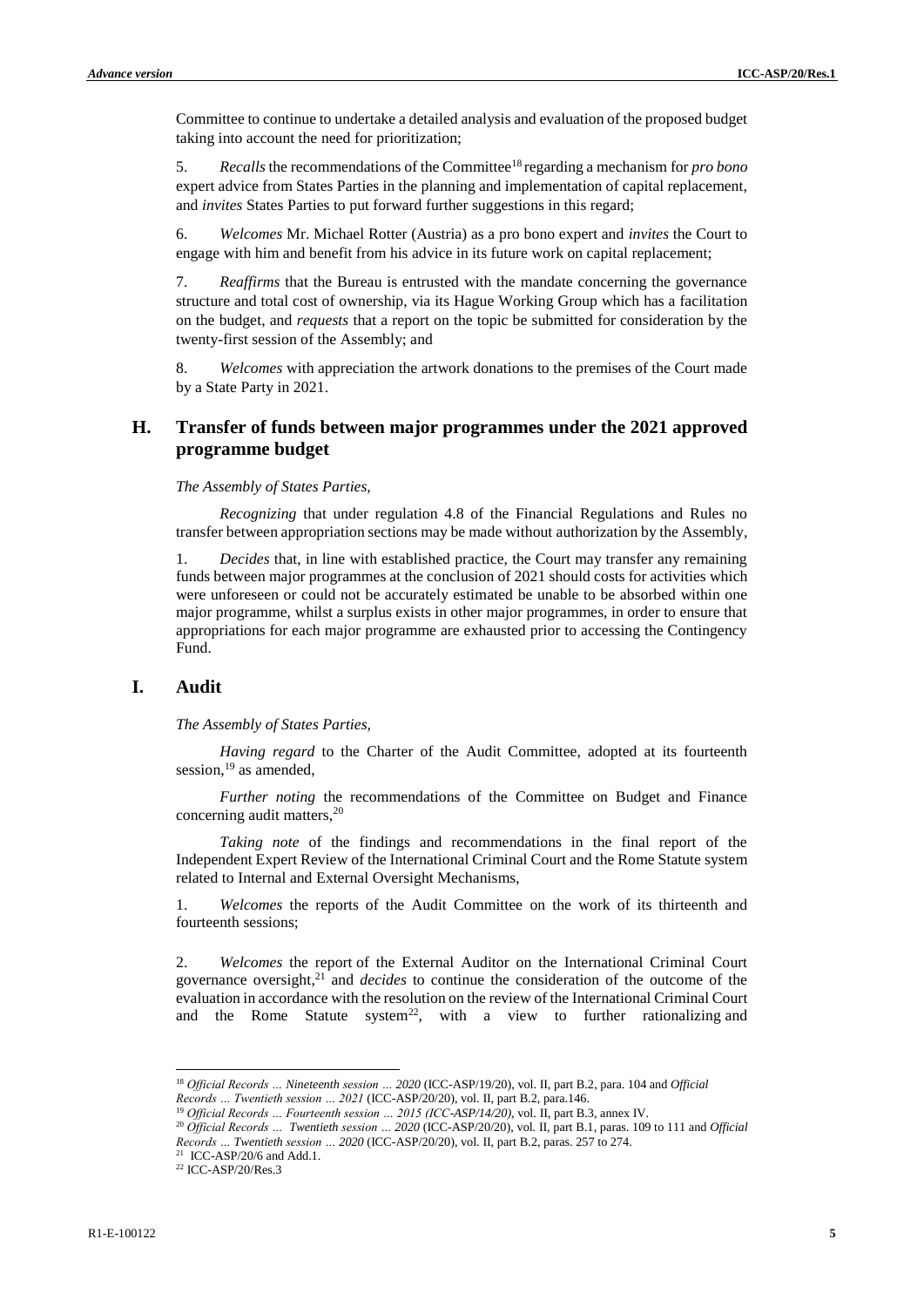streamlining the governance oversight system in order to maximize its efficiency, cost effectiveness and coherence;

3. *Welcomes* the report of the External Auditor<sup>23</sup> on the performance audit of the administrative management of the Presidency and the Office of the Prosecutor and the conclusions and recommendations contained therein, *notes with appreciation* the efforts undertaken by the Court in implementing the "One Court" principle regarding administrative functions, and *requests* all organs of the Court to make best efforts to further streamline and coordinate administrative functions, including identifying synergies and eliminating duplications between the organs of the Court, in accordance with the resolution on the review of the International Criminal Court and the Rome Statute system;<sup>24</sup>

4. *Decides* to re-appoint Ms. Margaret Wambui Ngugi Shava (Kenya) as a member of the Audit Committee for a term of three years starting on 1 January 2022, while serving as an active member of the Committee on Budget and Finance;

5. *Takes note* of the recommendation made by the ad hoc selection panel and *decides* to re-appoint Mr. Aiman Ibrahim Hija (Australia) as a member of the Audit Committee for a term of three years starting on 1 January 2022; and

6. *Takes note* of the proposed amendments to the Charter of the Audit Committee contained in annex III to the report of the Audit Committee on its tenth session<sup>25</sup> and *decides* to consider those amendments, taking into consideration the outcome of the evaluation undertaken by the External Auditor, the report of the Independent Expert Review,<sup>26</sup> and the report of the Review Mechanism in order to take a decision as appropriate.

### **J. Budget Management Oversight**

*The Assembly of States Parties,*

1. *Notes* that the Strategic Plans of the Court, the Office of the Prosecutor, the Registry and the Trust Fund for Victims are dynamic and updated on a regular basis;

2. *Notes* the Strategic Plans of the Court, the Office of the Prosecutor and the Registry for the period 2019-2021 and of the Trust Fund for Victims for the period 2020-2021 and *also notes* that the Strategic Plans benefit from the views and comments States Parties make in the dialogue with the Court, the Office of the Prosecutor, the Registry and the Trust Fund for Victims;

3. *Reiterates* the importance of strengthening the relationship and coherence between the strategic planning process and the budgetary process, which is crucial for the credibility and sustainability of the longer-term strategic approach;

4. *Invites* the Court, the Office of the Prosecutor, the Registry and the Trust Fund for Victims to report annually to the Assembly on the implementation of the Strategic Plans in writing, and *invites* the Court to hold annual consultations with the working groups of the Bureau in the first trimester on the implementation of its Strategic Plans during the previous calendar year;

5. *Recalls* the management oversight responsibility entrusted to the Assembly of States Parties and the mandates of the Audit Committee, the Committee on Budget and Finance, the External Auditor and the Independent Oversight Mechanism as well as the Office of Internal Audit, and *encourages* these bodies to intensify their coordination in order to optimize oversight capacity and reporting, ensure an effective division of labour and avoid duplication

l <sup>23</sup> ICC-ASP/20/35.

<sup>24</sup> ICC-ASP/20/Res.3..

 $25$  AC/10/5, available on the website of the Audit Committee at: https://asp.icc-

cpi.int/en\_menus/asp/AuditCommittee.

<sup>&</sup>lt;sup>26</sup> ICC-ASP/19/16.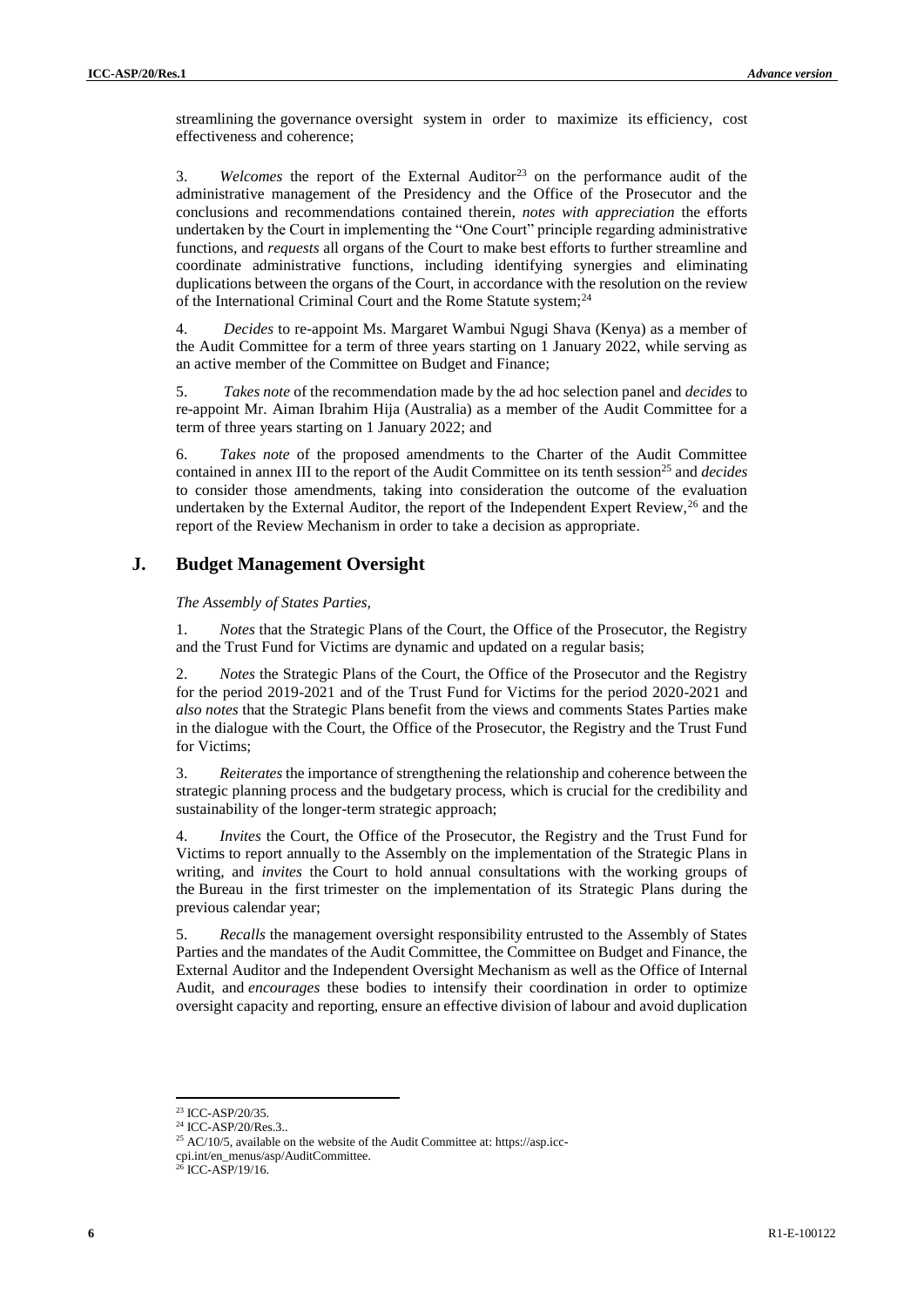of competence and work, in conformity with the resolution on the review of the International Criminal Court and the Rome Statute system.<sup>27</sup>

### **K. Development of budget proposals**

#### *The Assembly of States Parties,*

1. *Requests* the Court to present a sustainable budget proposal for its 2023 programme budget, based on transparent and strict financial assessments and needs-analysis. Proposed increases above the level of the 2022 approved budget should be requested only when necessary for the purpose of mandated activities and after all possible steps have been taken to finance such increases through savings and efficiencies;

2. *Recalls* that the proposed programme budget should present the costs for the following year by first highlighting the costs of maintaining current activities, then proposing changes to those activities including full costings of such changes;

3. *Invites* the Court to continue to ensure a stringent internal budgetary process steered by the Registry as part of an annual cycle taking into account past expenditure and leading to a sound and transparent budget proposal, thus allowing the Court to manage its financial situation responsibly, *encourages* the Court to make all efforts to ensure a balanced budget, as appropriate, across organs, and *emphasizes* that the Court should strive to present accurate and sustainable budget proposals based on robust forecasts;

4. *Welcomes* the recommendation of the External Auditor<sup>28</sup> that the Court question the nature of current appropriations when preparing the annual budget proposal, to avoid a gradual drift in budget appropriations;

5. *Recalls* the conclusions of the External Auditor with regard to financial trade-offs<sup>29</sup> and *further recalls* that States Parties support the Court in many ways, also outside the normal budgetary process;

6. *Welcomes* the savings and efficiencies achieved by the Court in 2021 and projected for 2022, as set out in the annex to the proposed programme budget for  $2022<sup>30</sup>$  as well as the Court's commitment to continue this practice, *takes note* of the fact that instead of setting annual efficiency targets as requested by the Assembly, the Court promotes a culture of continuous improvement in identifying and implementing efficiencies and savings, $31$  and *requests* the Committee, in consultation with the Court, to consider the feasibility of setting Court- or Programme-wide annual efficiency targets and to report on achievements in combination with the Court's efforts for continuous improvement;

7. *Further welcomes* the recommendations of the Committee in relation to the presentation of the budget proposals and the efforts made by the Court in this regard, *encourages* continued improvement, and *notes* that the Committee will be updated ahead of its thirty-eighth session on the measures taken by the Court and will include its comments in its reports to the Assembly of States Parties;

8. *Requests* the Court to provide, as an annex to the draft budget proposal, an organigram with the number of full-time equivalent posts by section and office indicated, as a way to increase transparency on the organizational structure of the Court; and

9. *Requests* the Court to provide, as an annex to the proposed programme budget, a table presenting the total costs by field office and a breakdown of costs, for each field office, directly related to the different stages of prosecutorial and judicial activities and workload with a view to increasing transparency, *underlines* that some Independent Expert Review recommendations address the issue of use of resources in the field and are to be assessed in 2022, and *urges* the Court to continue to make full use of resources modulation and flexibility, including related to staff, in order to adapt to changes in activity and workload.

<sup>27</sup> ICC-ASP/20/Res.3.

<sup>&</sup>lt;sup>28</sup> Final audit report on the budget process of the International Criminal Court (ICC-ASP/18/2/Rev.1), recommendation 2.

<sup>29</sup> Ibid., para. 213.

<sup>30</sup> *Official Records … Twentieth session … 2021* (ICC-ASP/20/20), vol. II, part A, para. 37 and annex XVI.

<sup>31</sup> Ibid., para. 36.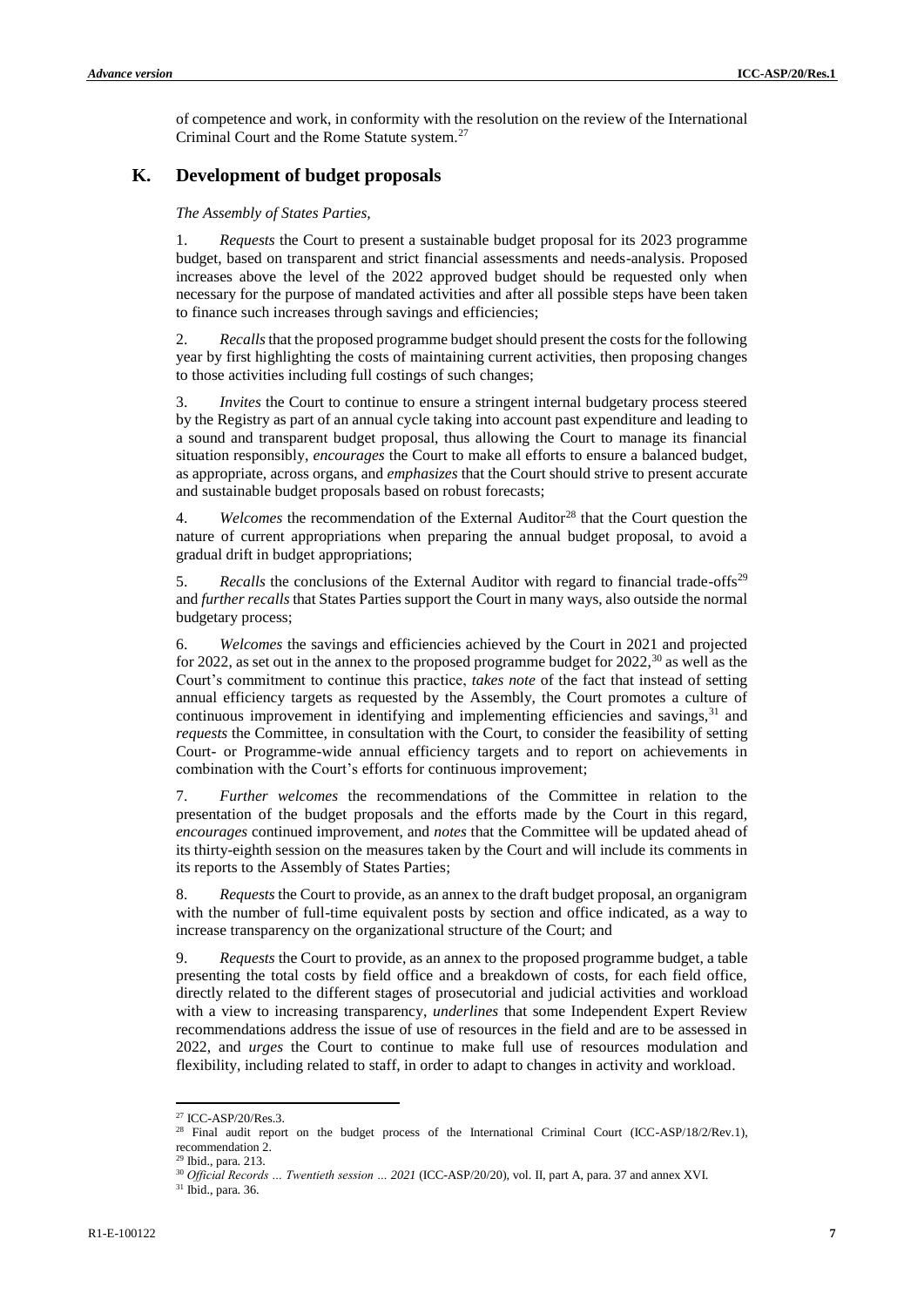### **L. A strategic approach to an improved budgetary process**

*The Assembly of States Parties,*

*Bearing in mind* the independence and confidentiality required to allow the Judiciary and the Office of the Prosecutor to carry out their duties,

1. *Considering* that the Court was able to mitigate the detrimental effects of the COVID-19 pandemic, and ensure business continuity through flexibility and versatility in its sound management of operations, and *noting* that, in part, cost reductions in the budget were related to these exceptional circumstances;

2. *Reiterates* that in principle documentation should be submitted at least 45 days before the beginning of the respective session of the Committee in both working languages of the Court, *emphasizes* the central role that the report of the Committee on Budget and Finance has on budget discussions in preparation for the Assembly sessions, and *strongly encourages* the Committee to ensure that its reports are published no more than one month after its session;

3. *Stresses* the utmost importance of achieving economies of scale, streamlining activities, identifying potential duplications and promoting synergies within as well as between the different organs of the Court;

4. *Welcomes* the Court's continued efforts to fully implement the "One-Court principle" when establishing the proposed programme budget, which has resulted in improvements to the budgetary process;

5. *Welcomes* the continued work of the Court on the topic of performance indicators as an important tool to fulfil its functions, in particular with regard to effective leadership and management, and *encourages* the Court to continue this work in light of the recommendations of the External Auditor and to share with States Parties any update on the development of performance indicators;

6. *Recalls* the recommendations of the Independent Expert Review concerning the Trust Fund for Victims and the report of the Independent Oversight Mechanism (November 2019) on the evaluation of the Secretariat of the Trust Fund for Victims, *welcomes* the steps already taken by the Board of Directors and the Secretariat of the Trust Fund in addressing the issues identified by the Independent Expert Review and the Independent Oversight Mechanism,<sup>32</sup> and *encourages* the Board and Secretariat to continue pursuing measures to improve the performance of the Fund and increase its efficiency and effectiveness in implementing its mandate and Strategic Plan, in accordance with the resolution on the review of the International Criminal Court and the Rome Statute system;<sup>33</sup>

7. *Notes* the importance of frequently reconsidering the value of current activity, including any opportunities for redeployment,<sup>34</sup> and *recalls* that careful prioritization is an important principle of efficient and effective management and is key to achieving successful outcomes;

8. *Requests* the Court, in consultation with the Committee, to continue to develop its budgetary process, guided by the Registry, by:

a) Further strengthening the "One-Court principle" by ensuring that the budget process and its underlying assumptions and objectives are based on coordinated and robust strategic planning and prioritization;

b) Further enhancing dialogue and information sharing between the Court and States Parties on the assumptions, objectives and priorities which underpin the draft programme budget at an early stage;

Employing maximum flexibility in the management of its human resources in reacting to unexpected situations, and to the extent possible redeploying resources based on actual workload requirements;

<sup>32</sup> ICC-ASP/20/14.

<sup>33</sup> ICC-ASP/20/Res.3.

<sup>&</sup>lt;sup>34</sup> Official Records ... Eighteenth session ... 2019 (ICC-ASP/18/20), vol. II, part B.2, para. 27.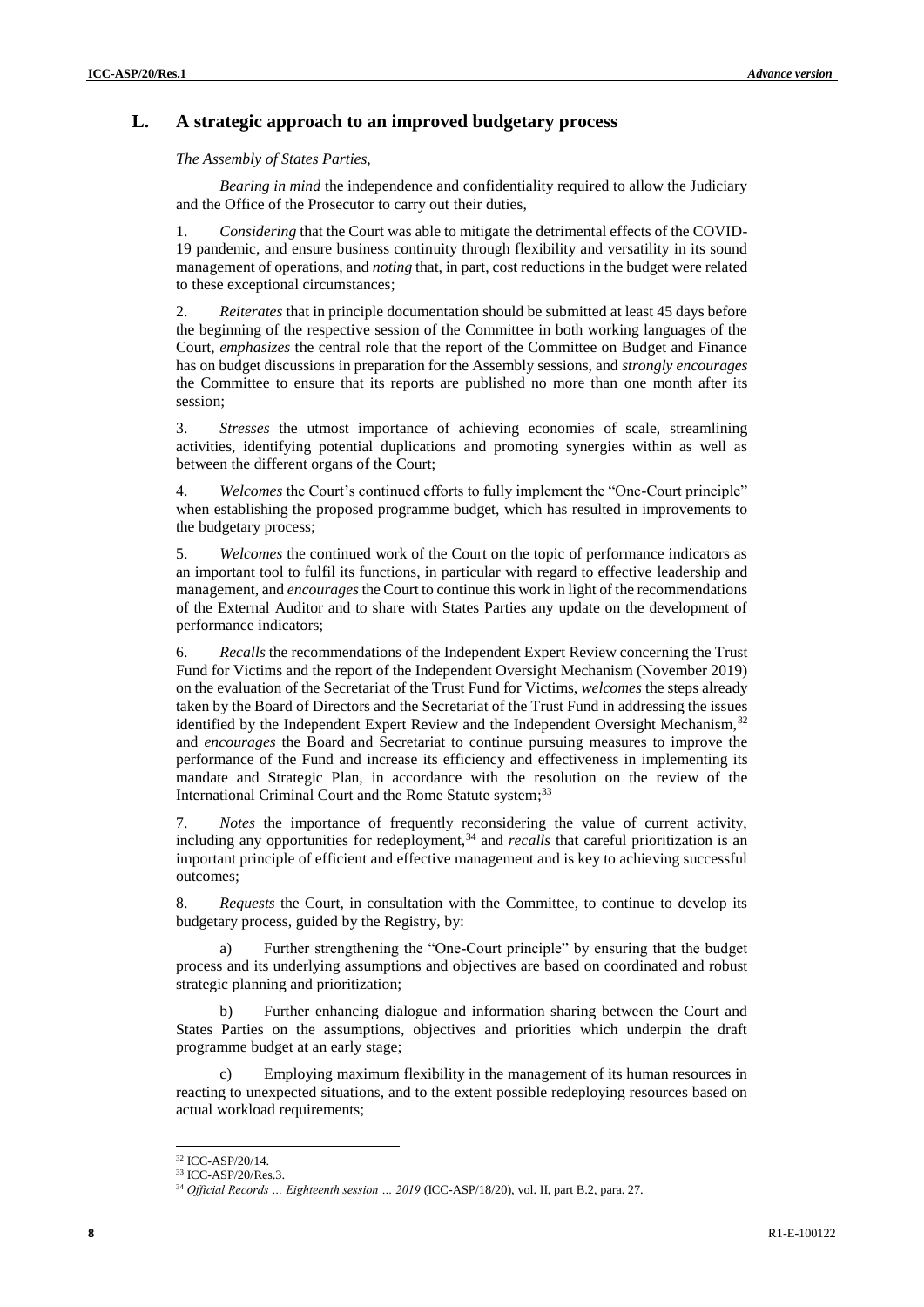d) Continuing to explore ways to preserve the Court's long-term ability to deliver on its mandate effectively and efficiently, while being mindful of the financial constraints of States Parties; and

e) Enhancing the dialogue and information sharing between the Court and States Parties on potential medium-term cost drivers with a view to enhancing budget predictability;

9. *Requests* the Court to continue submitting its annual report on activities and programme performance including, as appropriate, relevant information on the approved budget, expenditure and variance at the sub-programme level with all budget lines, as well as the provisional expenditures and revenues for all trust funds administered by the Court, also being provided by the Court in its financial statements;

10. *Further requests* the Court to consult with the Bureau on a conceptual proposal on the scope and principles for employing a rolling budget forecast and to prepare, based on the outcome of this consultation, a technical assessment on the feasibility of and modalities for employing a medium-term rolling budget forecast based on existing budget assumptions, including the scope for quarterly or biannual updates, and the role of the Committee in this process, and to submit a proposal to the Committee for its consideration at its thirty-ninth session;

11. *Welcomes* the monthly financial reports provided by the Court to States Parties, showing monthly figures on cash flow, balances of the General Fund, the Working Capital Fund and the Contingency Fund, the status of assessed contributions, and monthly and annual cash flow forecasts, and *emphasizes* the usefulness of these reports; and

12. *Commits* itself to financial practices which give utmost priority to the annual budget cycle and *calls for* a restrictive use of multi-annual funds administered outside the cycle.

#### **M. Human Resources**

*The Assembly of States Parties,*

*Recalling* its resolution ICC-ASP/12/Res.1 endorsing the recommendation of the Committee on Budget and Finance that the Junior Professional Officer programme be introduced to the Court on a trial basis, taking full account of the concerns raised by the Committee, in particular the possible impacts on geographical representation, and subject to a comprehensive review in 2017,

*Noting* that the Court submitted to the Committee at its thirty-seventh session a report on the comprehensive evaluation of the Junior Professional Officer programme as well as the guidelines for the programme and the template agreement between the Court and the donor countries concerning the provision of Junior Professional Officers, 35

*Further noting* that, at its thirty-seventh session, the Committee recommended establishing the Junior Professional Officer Programme on a permanent basis, as well as adopting the guidelines and the template agreement,<sup>36</sup>

*Noting* that the Court requested that the Committee consider at its thirty-sixth session the possibility of introducing the National Professional Officer category in line with the practice within the United Nations Common System and employed by some of its organizations to perform functions of a professional nature that require local knowledge in terms of culture, language and experience, 37

*Noting also* that the Committee recommended that the Assembly approve the establishment of the National Professional Officer category and to endorse the proposed amendments to the Staff Regulations and Rules; and that such application should be implemented once the financial implications can be seen and reflected as part of the proposed

<sup>35</sup> CBF/37/10.

<sup>36</sup> ICC-ASP/20/15, para. 247.

<sup>37</sup> ICC-ASP/20/15, para. 250.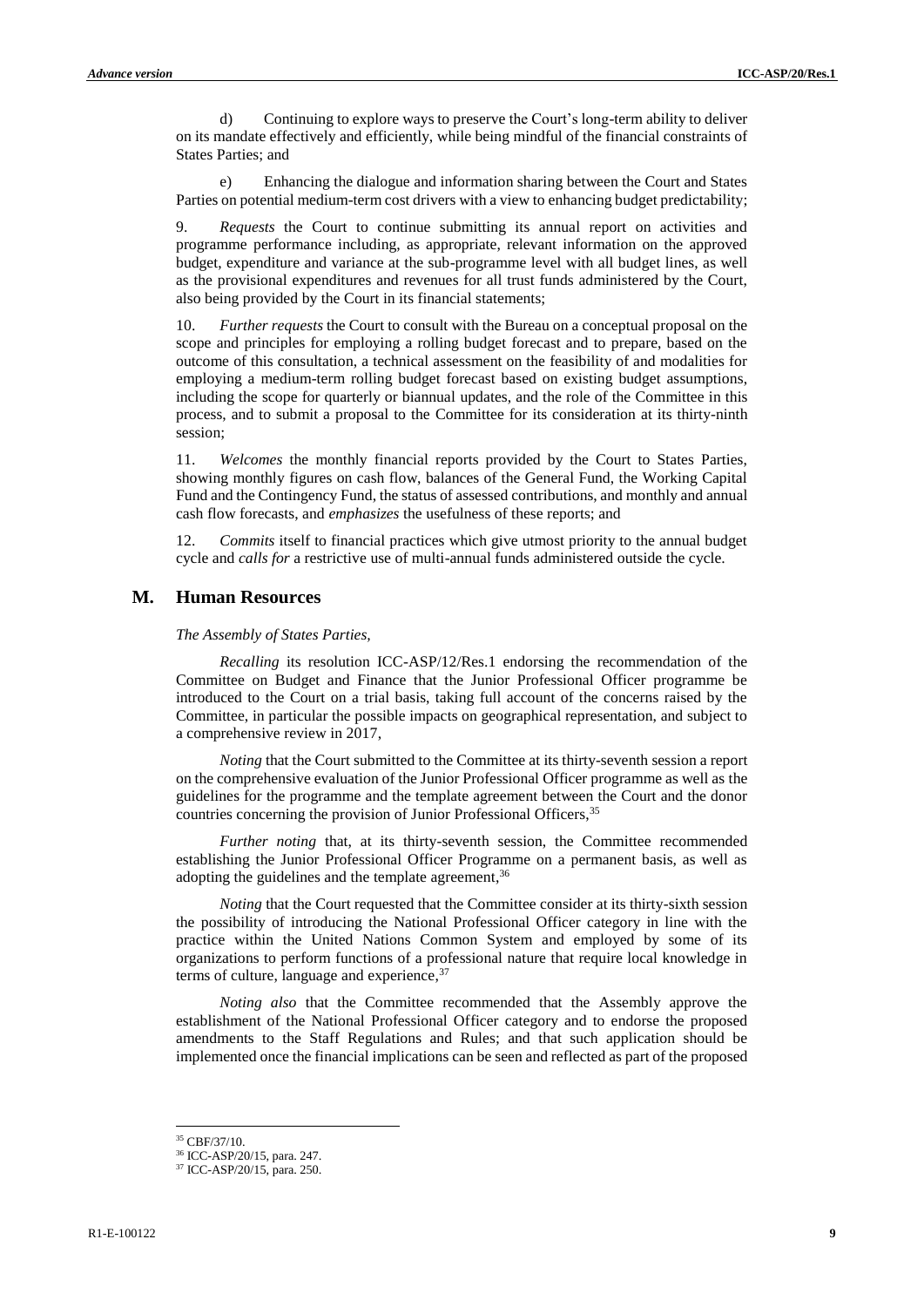programme budget for 2023; and that the Committee will provide detailed guidance on the application of this new modality at its thirty-eighth resumed session in May 2022,<sup>38</sup>

*Further noting* that the Court submitted the proposed amendments to the Staff Regulations and Rules regarding National Professional Officers,<sup>39</sup>

1. *Decides* to establish the Junior Professional Officer programme on a permanent basis, and to adopt the guidelines and template agreement;

2. *Further decides* to establish the National Professional Officer category provided that its application be subject to the consideration by the Committee at its thirty-eighth resumed session of the respective financial implications, to be identified and reflected by the Court in the context of the proposed programme budget for 2023;

3. *Takes note* of the proposed amendments to the Staff Regulations and Rules relating to the establishment of the National Professional Officer category;

4. *Requests* the Court, in its consideration of relevant Independent Expert Review recommendations, to be guided by the importance of ensuring flexibility in the management of its human resources, notably in reacting to evolving situations, needs and workload, within and between organs, including by, as appropriate, reviewing the relevant administrative instructions related, but not limited, to recruitments and mobility of staff;

5. *Underlines* the inherent value of multilingualism in promoting and preserving the diversity of languages and cultures and its contribution to efficiency, effectiveness and transparency in the activities of the Court, *calls for* greater emphasis to be placed on staff knowledge of the Court's official and working languages, as appropriate, and *recalls* the principles of equitable geographical representation and gender balance in the recruitment of staff;<sup>40</sup> and

6. *Invites* the Court to expand its training for staff sitting on recruitment panels to avoid any undue disadvantage or unconscious bias against applicants interviewed in a language other than their mother tongue, *requests* the Court to develop its language training policies to promote continuous improvement of the proficiency of staff in the official and working languages of the Court and other languages, as appropriate, including training for newly recruited staff proficient in only one of the working languages, and to consider ways to ensure adequate funding for this purpose.

### **N. Referrals by the Security Council**

#### *The Assembly of States Parties,*

*Noting with concern* that, to date, expenses incurred by the Court due to referrals by the United Nations Security Council<sup>41</sup> have been borne exclusively by States Parties,

*Recalling* that, pursuant to article 115 of the Rome Statute, expenses of the Court and the Assembly shall be provided, inter alia, by funds of the United Nations, subject to the approval of the General Assembly, in particular in relation to the expenses incurred due to referrals by the Security Council,

*Mindful* that, pursuant to article 13, paragraph 1, of the Relationship Agreement between the Court and the United Nations, the conditions under which any funds may be provided to the Court by a decision of the General Assembly of the United Nations shall be subject to separate arrangements,

1. *Notes* the report of the Registry on the approximate costs allocated so far within the Court in relation to referrals by the Security Council,<sup>42</sup> and *notes* that to date the approved budget allocated in relation to the referrals amounts to approximately  $\epsilon$  75,080.5 thousand, borne exclusively by States Parties;

<sup>38</sup> ICC-ASP/20/15, para. 256.

<sup>39</sup> CBF/37/8.

<sup>40</sup> ICC-ASP/20/Res.5, preambular paragraph 26, operative paragraph 88, operative paragraphs 122-131.

<sup>&</sup>lt;sup>41</sup> United Nations Security Council resolutions 1593 (2005) and 1970 (2011).

<sup>42</sup> ICC-ASP/20/11.